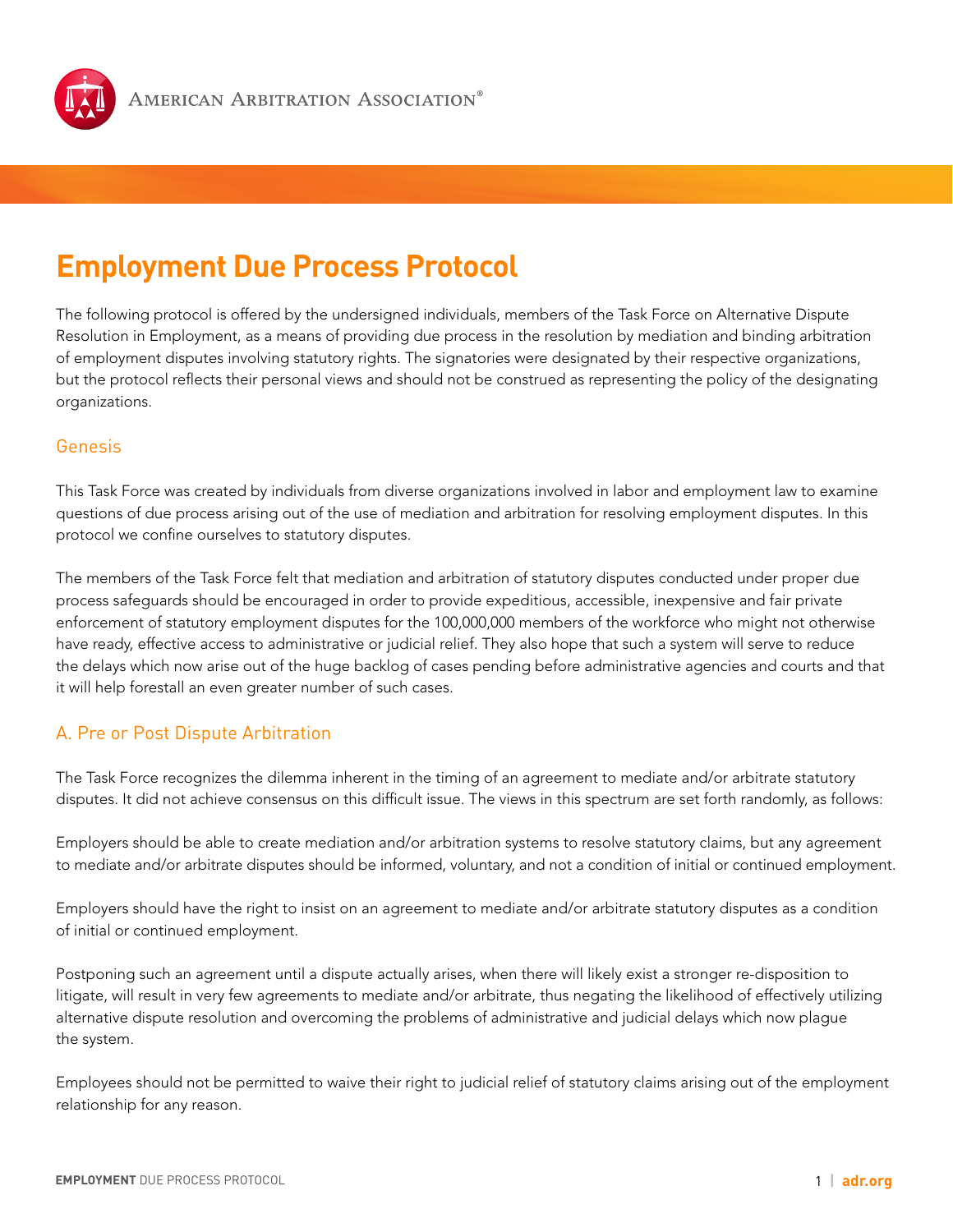

Employers should be able to create mediation and/or arbitration systems to resolve statutory claims, but the decision to mediate and/or arbitrate individual cases should not be made until after the dispute arises.

The Task Force takes no position on the timing of agreements to mediate and/or arbitrate statutory employment disputes, though it agrees that such agreements be knowingly made. The focus of this protocol is on standards of exemplary due process.

## B. Right of Representation

#### 1. Choice of Representative

Employees considering the use of or, in fact, utilizing mediation and/or arbitration procedures should have the right to be represented by a spokesperson of their own choosing. The mediation and arbitration procedure should so specify and should include reference to institutions which might offer assistance, such as bar associations, legal service associations, civil rights organizations, trade unions, etc.

#### 2. Fees for Representation

The amount and method of payment for representation should be determined between the claimant and the representative. We recommend, however, a number of existing systems which provide employer reimbursement of at least a portion of the employee's attorney fees, especially for lower paid employees. The arbitrator should have the authority to provide for fee reimbursement, in whole or in part, as part of the remedy in accordance with applicable law or in the interests of justice.

#### 3. Access to Information

One of the advantages of arbitration is that there is usually less time and money spent in pre-trial discovery. Adequate but limited pre-trial discovery is to be encouraged and employees should have access to all information reasonably relevant to mediation and/or arbitration of their claims. The employees' representative should also have reasonable pre-hearing and hearing access to all such information and documentation.

Necessary pre-hearing depositions consistent with the expedited nature of arbitration should be available. We also recommend that prior to selection of an arbitrator, each side should be provided with the names, addresses and phone numbers of the representatives of the parties in that arbitrator's six most recent cases to aid them in selection.

# C. Mediator and Arbitrator Qualification

#### 1. Roster Membership

Mediators and arbitrators selected for such cases should have skill in the conduct of hearings, knowledge of the statutory issues at stake in the dispute, and familiarity with the workplace and employment environment. The roster of available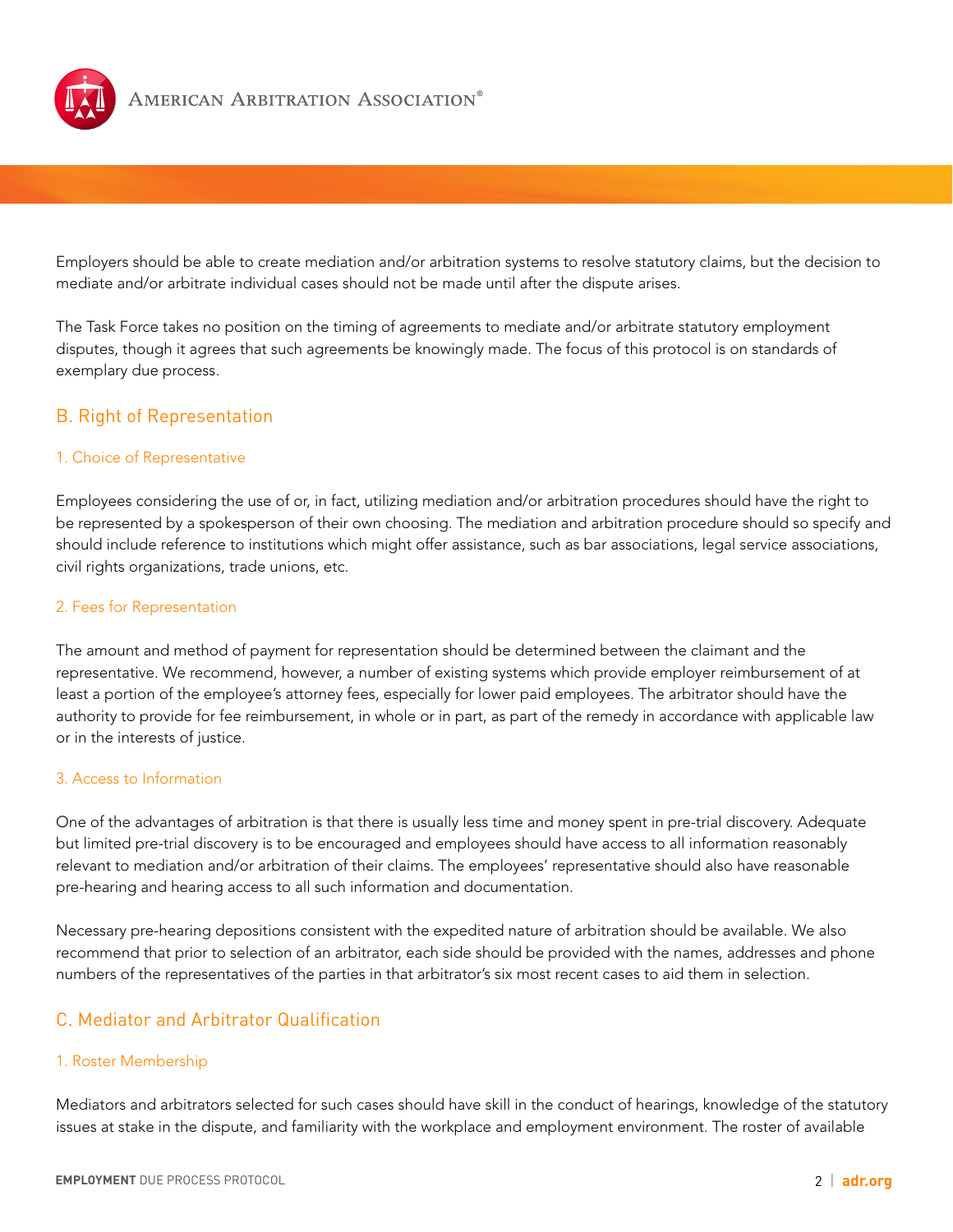

mediators and arbitrators should be established on a non-discriminatory basis, diverse by gender, ethnicity, background, experience, etc. to satisfy the parties that their interest and objectives will be respected and fully considered.

Our recommendation is for selection of impartial arbitrators and mediators. We recognize the right of employers and employees to jointly select as mediator and/or arbitrator one in whom both parties have requisite trust, even though not possessing the qualifications here recommended, as most promising to bring finality and to withstand judicial scrutiny. The existing cadre of labor and employment mediators and arbitrators, some lawyers, some not, although skilled in conducting hearings and familiar with the employment milieu is unlikely, without special training, to consistently possess knowledge of the statutory environment in which these disputes arise and of the characteristics of the non-union workplace.

There is a manifest need for mediators and arbitrators with expertise in statutory requirements in the employment field who may, without special training, lack experience in the employment area and in the conduct of arbitration hearings and mediation sessions. Reexamination of rostering eligibility by designating agencies, such as the American Arbitration Association®, may permit the expedited inclusion in the pool of this most valuable source of expertise.

The roster of arbitrators and mediators should contain representatives with all such skills in order to meet the diverse needs of this caseload.

Regardless of their prior experience, mediators and arbitrators on the roster must be independent of bias toward either party. They should reject cases if they believe the procedure lacks requisite due process.

#### 2. Training

The creation of a roster containing the foregoing qualifications dictates the development of a training program to educate existing and potential labor and employment mediators and arbitrators as to the statutes, including substantive, procedural and remedial issues to be confronted and to train experts in the statutes as to employer procedures governing the employment relationship as well as due process and fairness in the conduct and control of arbitration hearings and mediation sessions.

Training in the statutory issues should be provided by the government agencies, bar associations, academic institutions, etc., administered perhaps by the designating agency, such as the AAA®, at various locations throughout the country. Such training should be updated periodically and be required of all mediators and arbitrators. Training in the conduct of mediation and arbitration could be provided by a mentoring program with experienced panelists.

Successful completion of such training would be reflected in the resume or panel cards of the arbitrators supplied to the parties for their selection process.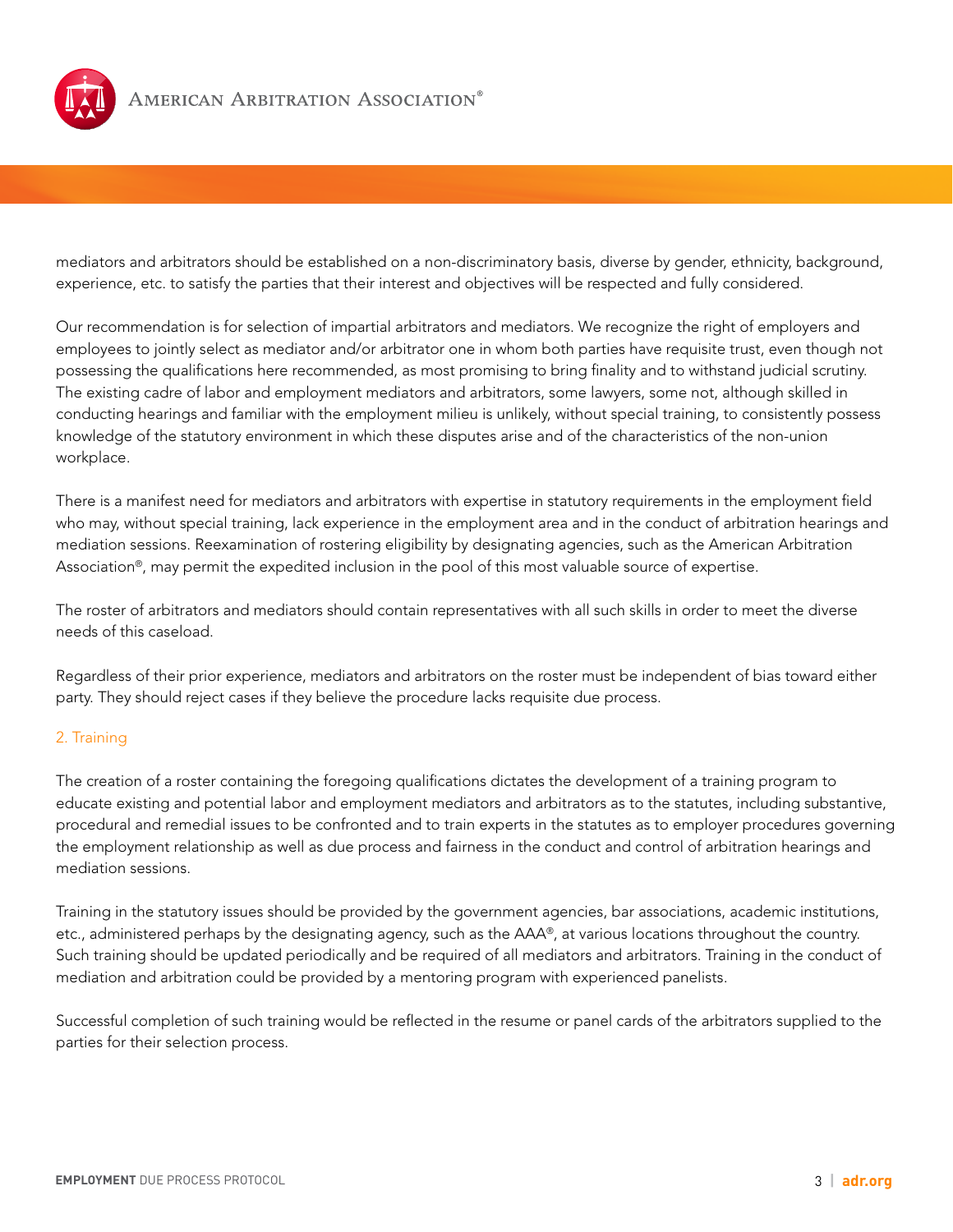

### 3. Panel Selection

Upon request of the parties, the designating agency should utilize a list procedure such as that of the AAA or select a panel composed of an odd number of mediators and arbitrators from its roster or pool. The panel cards for such individuals should be submitted to the parties for their perusal prior to alternate striking of the names on the list, resulting in the designation of the remaining mediator and/or arbitrator.

The selection process could empower the designating agency to appoint a mediator and/or arbitrator if the striking procedure is unacceptable or unsuccessful. As noted above, subject to the consent of the parties, the designating agency should provide the names of the parties and their representatives in recent cases decided by the listed arbitrators.

#### 4. Conflicts of Interest

The mediator and arbitrator for a case has a duty to disclose any relationship which might reasonably constitute or be perceived as a conflict of interest. The designated mediator and/or arbitrator should be required to sign an oath provided by the designating agency, if any, affirming the absence of such present or preexisting ties.

#### 5. Authority of the Arbitrator

The arbitrator should be bound by applicable agreements, statutes, regulations and rules of procedure of the designating agency, including the authority to determine the time and place of the hearing, permit reasonable discovery, issue subpoenas, decide arbitrability issues, preserve order and privacy in the hearings, rule on evidentiary matters, determine the close of the hearing and procedures for post-hearing submissions, and issue an award resolving the submitted dispute.

The arbitrator should be empowered to award whatever relief would be available in court under the law. The arbitrator should issue an opinion and award setting forth a summary of the issues, including the type(s) of dispute(s), the damages and/or other relief requested and awarded, a statement of any other issues resolved, and a statement regarding the disposition of any statutory claim(s).

#### 6. Compensation of the Mediator and Arbitrator

Impartiality is best assured by the parties sharing the fees and expenses of the mediator and arbitrator. In cases where the economic condition of a party does not permit equal sharing, the parties should make mutually acceptable arrangements to achieve that goal if at all possible. In the absence of such agreement, the arbitrator should determine allocation of fees. The designating agency, by negotiating the parties' share of costs and collecting such fees, might be able to reduce the bias potential of disparate contributions by forwarding payment to the mediator and/or arbitrator without disclosing the parties' share therein.